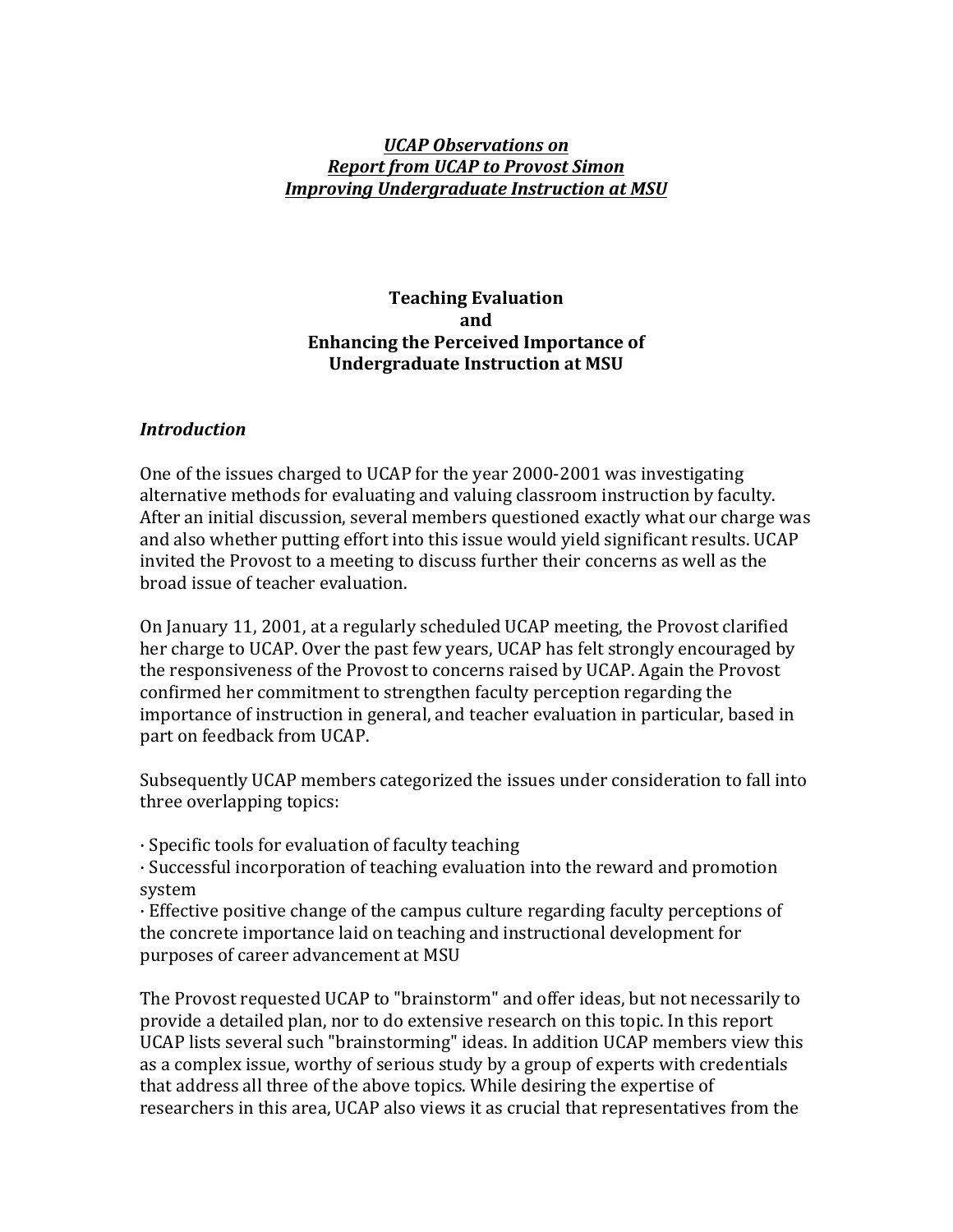academic community, with diverse opinions, are an integral part of the deliberations and entire review process. Hence UCAP would like to work in conjunction with the group of experts. Details on this follow.

UCAP members were concerned that there appeared to be a lack of follow up to a previous study (CIERT: Committee on Improvement, Evaluation, and Reward for Teaching) on this same issue roughly ten years ago (in 1994). CIERT vielded little effect regarding at least one critical issue: the culture. That is; the common perception by faculty (and students) is that departments and central administration do not value teaching. UCAP would like a major goal to be a substantive change in the current campus culture toward acknowledgement and increased value on the importance of classroom instruction.

This report consists of three major sections:

 $\cdot$  The recommendation for formation of a group of experts

· "Brainstorming" ideas

 $\cdot$  Comments and recommendations concerning ways other than SIRS to evaluate instruction.

### **Part 1**

# **Group of Experts: Establishment and charge**

UCAP recommends the formation of a small group of faculty with expertise in evaluating, rewarding and emphasizing teaching.

As a first step UCAP suggests this group synthesize what has been done and publicize the resources that are available. UCAP would like this group to fully explore the issues, including reviewing current practices at MSU and at peer (and other) institutions, as well as the results of past efforts in this regard (e.g., the CIERT report).

UCAP feels one of the most crucial issues - the campus culture - remains essentially unaffected by past efforts. UCAP asks why. Is it because past recommendations were insufficient to effect a change? Is it because critical recommendations were not implemented? Have there been successful programs at comparable institutions to improve the perceived importance of instruction within the campus culture? Or is the perception here based on facts that simply have not changed, but could be changed by administrative or other actions? If so, what actions? UCAP offers some ideas in this report, but one of the persistent problems is that UCAP members are not expert in this area and have neither the expertise, resources, nor tools to do an adequate study. The issue of the campus culture, perhaps the most recalcitrant of all issues, has central importance. Without an effective plan to actually change the importance laid on teaching within our campus community, no other action that might be taken will likely be effective.

An essential part of the culture issue is how to meaningfully incorporate or revise the overall reward structure for faculty so that it substantively reflects the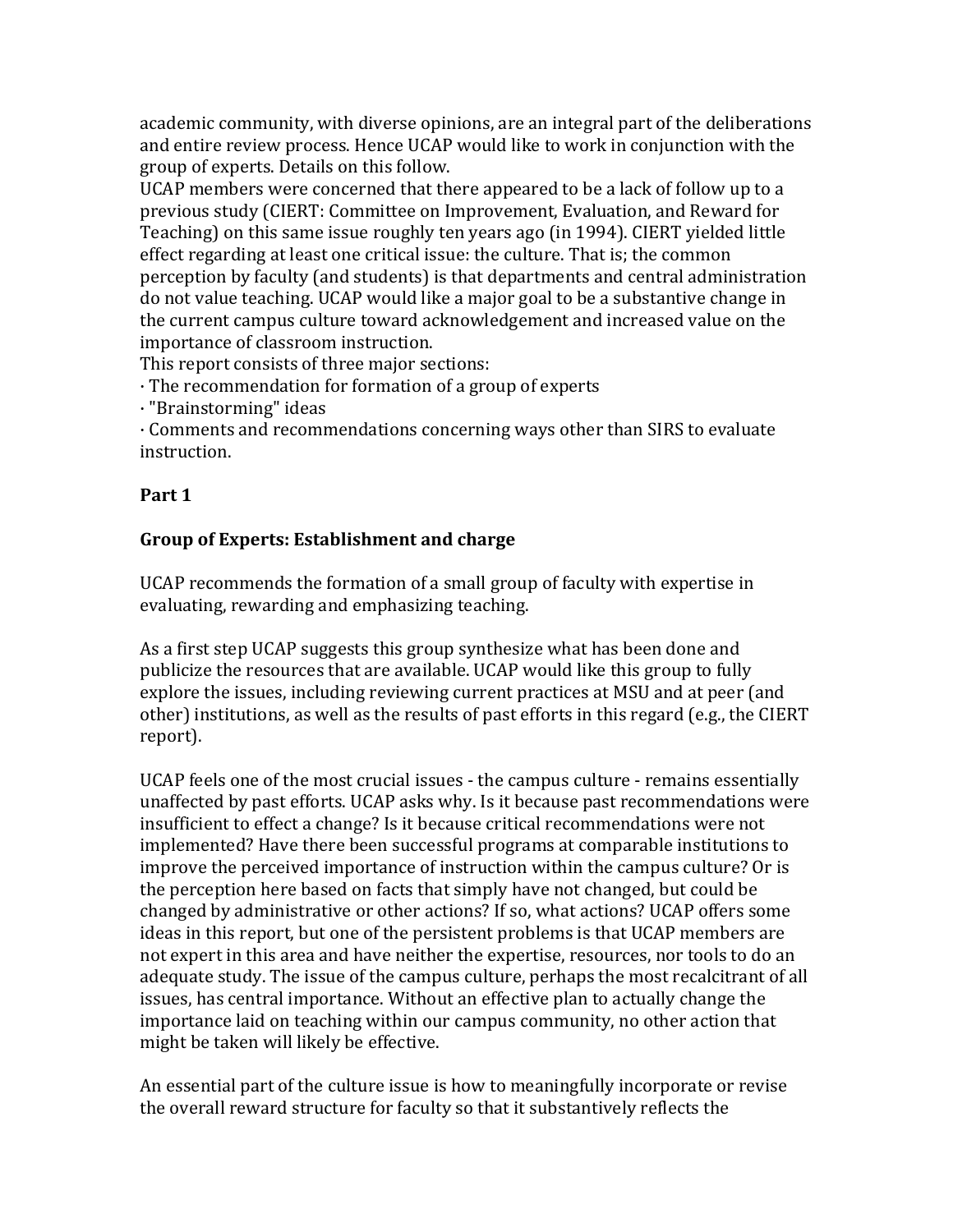importance of instruction. UCAP suggests that this issue, and more broadly the issue of campus culture, be specifically examined by the group of experts.

Finally UCAP suggests they determine what other options exist and produce a report, with recommendations, for further discussion by the members of UCAP (and possibly UCFA). UCAP would like to continue to be consulted (and/or to contribute to the formation of final recommendations) regarding this important issue.

# **Part 2: "Brainstorming" Ideas**

# **Accountability of Administrative Unit Heads**

It seems past focus often has been on evaluating faculty teaching, on how chairs reward teaching and what funds are available from the administration for rewards. However, it appears that another link often was not addressed: How accountable are administrative units regarding the teaching issue? Is this a serious responsibility and how is this judged? Is there simply a question or two, with no substantive way of evaluation? Does the unit administrator simply glance at courses, lack of student complaints, student credit hours, the number of majors in a program? Is there real accountability in a serious way regarding quality of teaching and whether individual faculty are seriously rewarded for quality teaching—at the dean, unit director level? Does the dean or unit director send messages to chairs asking about how teaching is evaluated, or whether teaching is rewarded? Is there a clear message from the administration, backed up by the dean's **own** accountability, that teaching does count?

#### **Create a Meaningful Weighting Factor for Instruction in the Determination of Salary, Promotion and Tenure Decisions**

A clear-cut and central problem lies in the disparity between what many faculty experience in their annual evaluation and what is listed as evaluation criteria. Current University policy stipulates that merit, tenure and promotion are based on what constitutes meritorious performance and/or excellence in instruction, research and outreach/service as related to percentage of assignment. For many faculty members, teaching "counts" at least 40%, **on paper**. In practice, for the same faculty, teaching counts for nearly nothing. This is the common view. UCAP believes there is a problem both in reality and in the perception among faculty and students. The perception among faculty on campus is that quality instruction doesn't count for much period, and certainly when compared with research productivity.

With few exceptions, the reported experiences confirm that teaching, unless done extremely poorly, will have negligible impact on one's evaluation, raises, promotion—even respect—within one's department. Even when according to the departmental bylaws or stated procedures, teaching is evaluated on some sort of comparable basis with research, the scoring itself is often biased - requiring as a prerequisite for obtaining a "good" teaching mark, the person be highly active in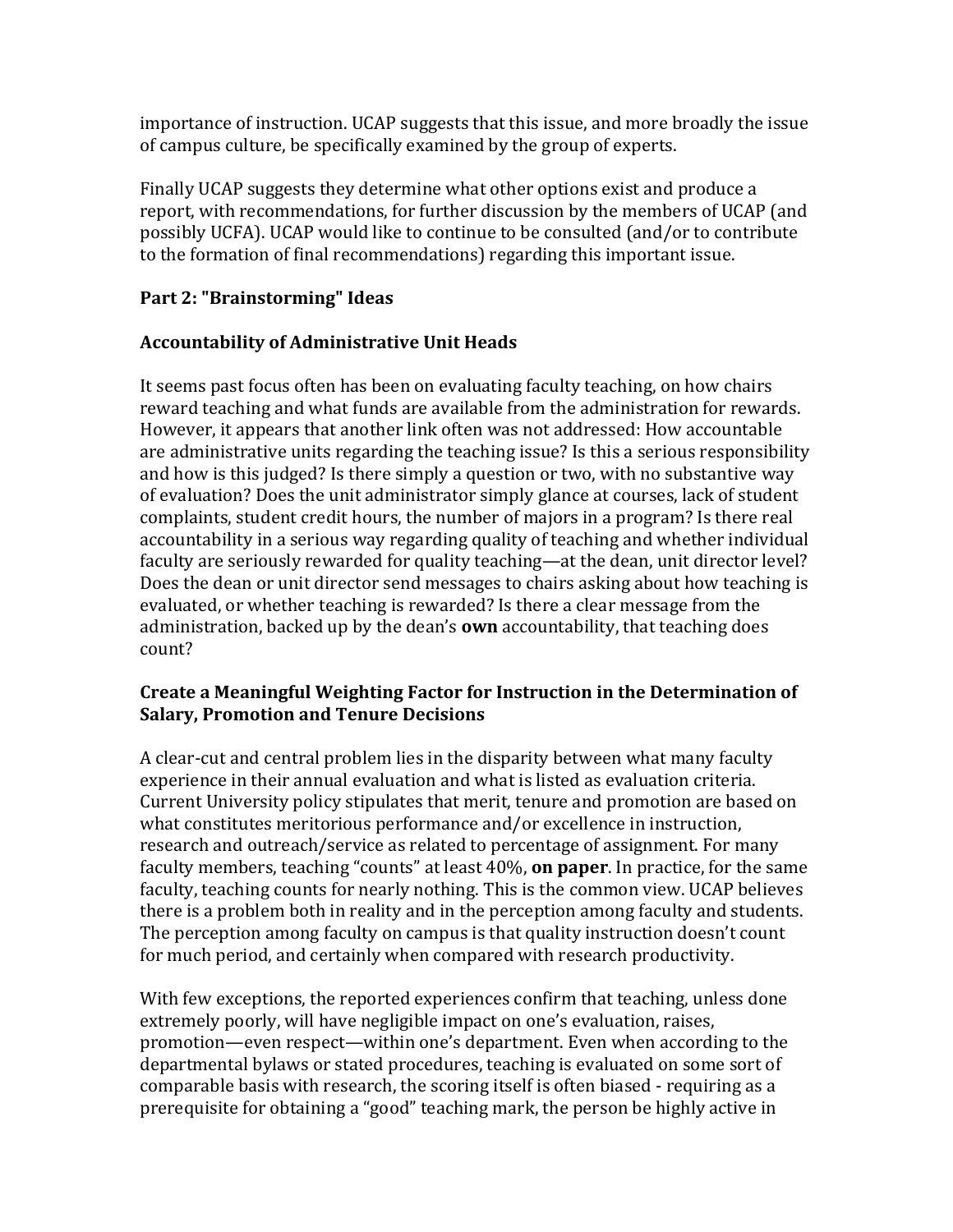research. For example, someone who is an excellent undergraduate teacher but is not as active in research, may not be counted as being equal, even in the teaching aspect of their evaluation, to someone who is not as effective as a teacher but who is active in research, and hence has graduate students, and, following the chain one step further, may teach an advanced level seminar in their research area. This is of great concern to UCAP in particular, given its charge regarding undergraduate education. In light of all this, it is admirable that most faculty members do take their undergraduate teaching seriously.

One possible approach for addressing this commonly held faculty perception is to have the Provost's office issue a policy guideline on faculty evaluation that requires that the final determination of merit, promotion or tenure for any particular faculty member be based on their percentage of assignment as reflected in their workload -AND that such an evaluative determination be clearly reflected and explainable using a numerical formulation so that instruction evaluation is independent of research activities.

#### **Selected other ideas**

· Effective communication between administration and faculty, backed by visible action. If teaching is important, then the administration could incorporate more of an emphasis on this in its Chair's seminars. As an example, chairs could be encouraged to instigate seminars or programs devoted to teaching. For example, Chairs can be encouraged to have even a day or two a semester with meetings regarding exchanging ideas on teaching certain courses, or types of courses.

 $\cdot$  Video taping of classroom teaching can be offered and encouraged (with appropriate staff available). However, UCAP recommends that this be used in a positive, constructive way and not as a tool for evaluation. This can be extremely helpful to faculty to improve their teaching. Providing constructive services such as this also could affect the climate and show the university's increased emphasis on and appreciation of teaching.

· Establishment of a strong, central unit devoted to being a resource for teaching. The video taping service could be one facet of this unit.

 $\cdot$  Possible establishment of a mandated minimum of cases in which teaching excellence is the sole or primary measure of receipt of reward, equal in scale to rewards earned through fund-raising and scholarship. In addition, the creation of a few large-scale awards comparable to Distinguished Professorships (based here on outstanding teaching).

 $\cdot$  Universal promotion of improvement of teaching competence, as opposed to selfselected subgroups of faculty participating in improvement programs. An effective way to accomplish this may be to make the taking of skill-enhancing training a regular part of the work load, with other parts of the work load adjusted to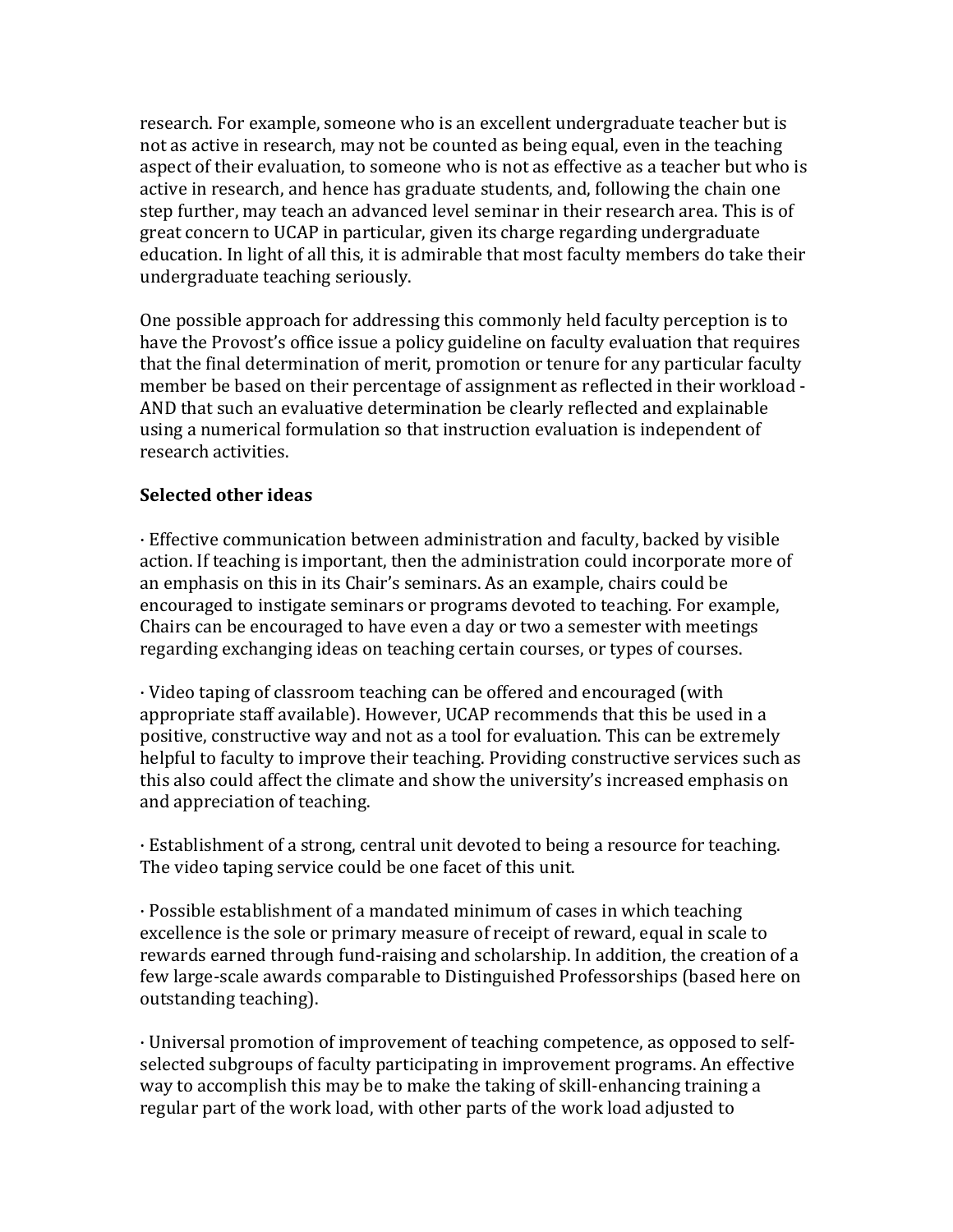compensate for this part. Participation and outcome would be part of annual evaluations.

 $\cdot$  Enhancement of unit abilities to support teaching. Rather than having annual 1% cutbacks in S&S, a strong positive message would be sent by having teaching support resources enhanced.

## **Part 3: Alternative Ways to Evaluate Effective Teaching (beyond SIRS)**

While there are several alternative methods for evaluating teaching performance beyond S.I.R.S., it should be pointed out as strong preface that each involves a greater expenditure of time for both faculty and administrators.

Several alternative methods for evaluating effective teaching—with some advantages and disadvantages of each—are outlined below. This is a partial list outlining only a few of the more commonly used methods of evaluation—and should be seen as a starting place for further inquiry.

### 1. **Expanded / Improved SIRS form**

 $\cdot$  A SIRS form with less reliance on the computer-scored bubble-sheet, and more emphasis on short written responses. Better questions = more useful and reliable feedback.

· *Advantages*:

- o Easily administered at the end of the semester.
- o Comparatively easy to evaluate.
- o Doesn't involve a major departure from the current system.

· *Disadvantages*:

- o Fraught with many of the perceived difficulties of the current SIRS system.
- o Time consuming and thus, more expensive than the current system.

# 2. **Evaluation of Student Learning**

 $\cdot$  Testing done at the end of a course or course sequence to determine if the faculty member's class has succeeded in learning key skills and concepts.

· *Advantages:*

o Offers a clear and demonstrable picture of the results of a faculty member's course.

o Course specific, and thus, more accurate and detailed than more generalized methods.

### · *Disadvantages*:

o Easier to implement in some courses (math, science) than others (writing,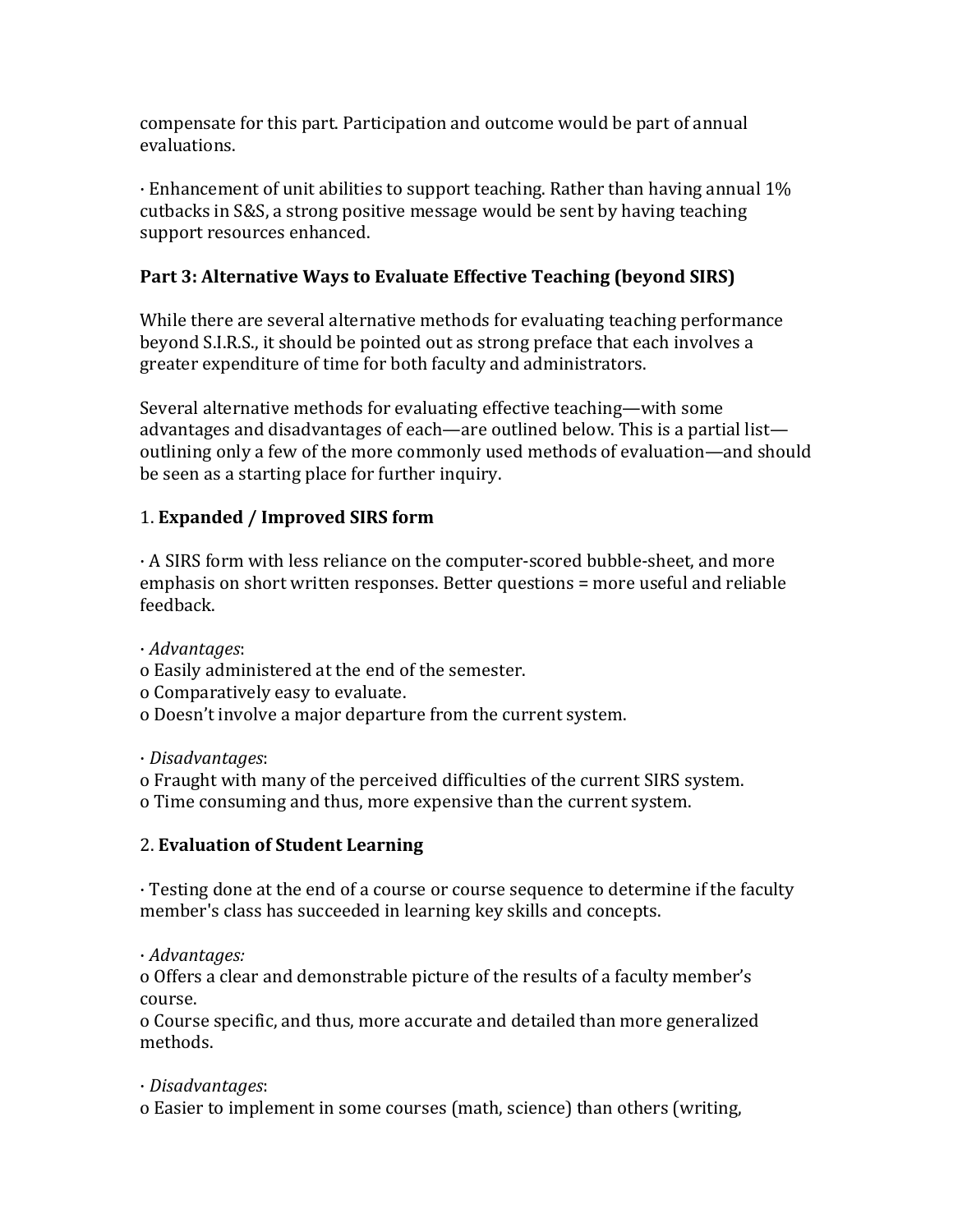humanities).

o Time consuming, greater expense. o May also necessitate entry exams to establish a baseline of student knowledge.

## 3. **Classroom Visits**

 $\cdot$  Annual / Semi-annual visits to classroom / lab by other faculty members designed to monitor classroom teaching.

· *Advantages*:

o Provides a professional (non-student) perspective on a faculty member's classroom methods.

o Provides a beneficial exposure to other perspectives on teaching for both faculty members.

### · *Disadvantages*:

o Time consuming: may be seen as yet another burden on faculty.

o May be seen as invasive.

o Reluctance to evaluate colleague when there are financial / tenure implications. o Limited in scope: evaluates only one day's classroom activities, and ignores the fact that much teaching occurs throughout the semester, and often, *outside* the classroom.

# 4. **Teaching Portfolios**

 $\cdot$  A "paper trail" of a faculty member's teaching effectiveness which could be annually reviewed. Might include items such as syllabi, problem sets, assignments, self evaluations, student comments / letters, and other evidence of innovative and effective teaching.

· *Advantages*:

o Perhaps the most detailed and all-inclusive method of evaluating teaching. o The process of putting together a teaching portfolio can be, in itself, a step towards more effective teaching.

· *Disadvantages*:

o Can be time consuming and difficult to evaluate.

o Subjective, and thus apt to focus on strengths rather than weaknesses.

o Concerns over whether a polished teaching portfolio = great teaching.

# 5. **Annual self evaluation by faculty**

 $\cdot$  A yearly document, written by each faculty member, discussing in detail his or her teaching performance during the previous year.